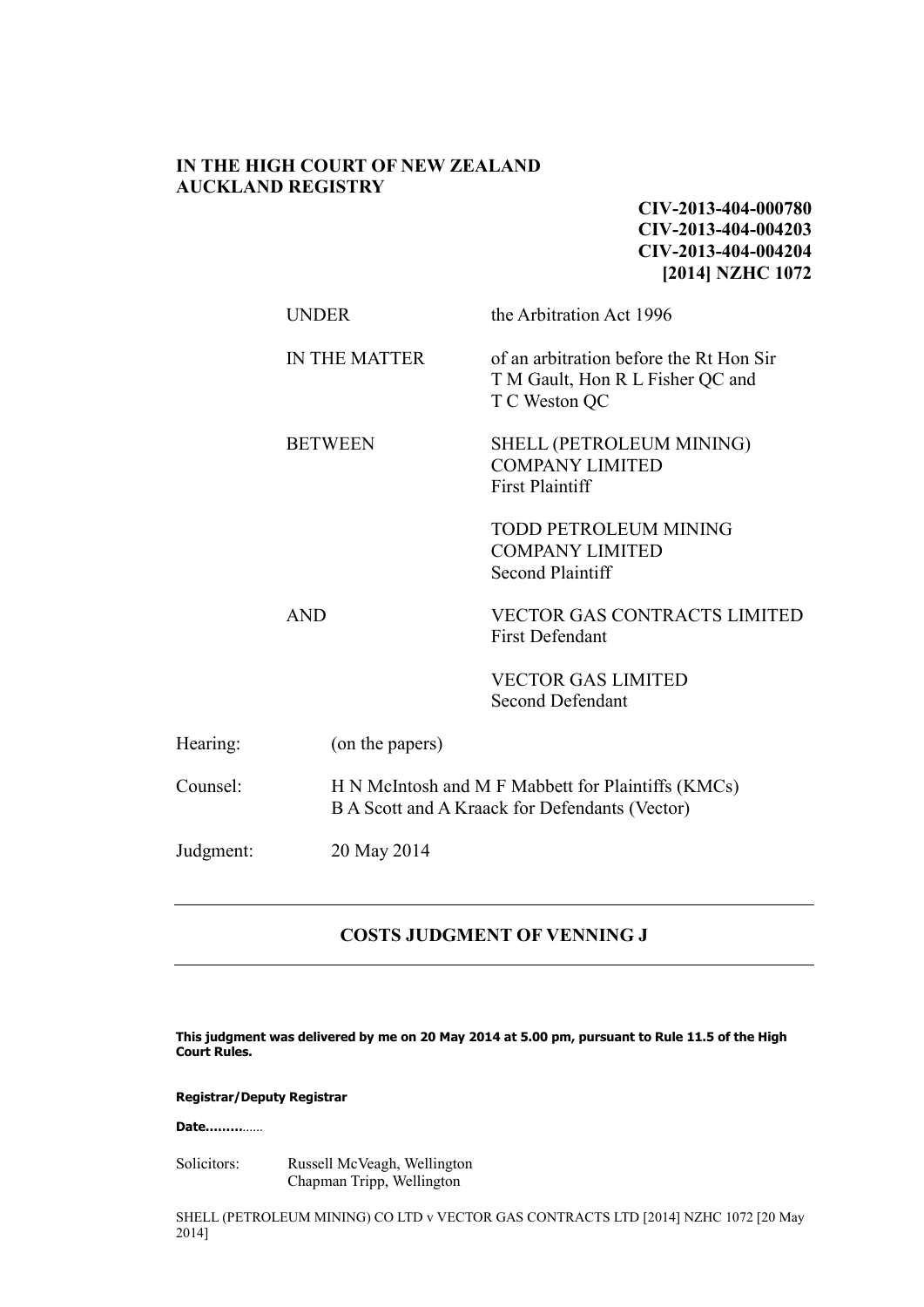[1] The judgment of 31 January 2014 refers. The Registrar has today referred the costs memoranda of parties to me. I apologise to the parties for the delay within the Registry in relation to this matter.

[2] As the successful party Vector seeks costs on the substantive appeal and also the costs appeal (the costs appeal was adjourned pending the outcome of the substantive appeal).

[3] There is a large amount of agreement between the parties. First, the KMCs accept that it is appropriate to class the proceedings as category 3 proceedings. Next, the KMCs agree that Vector's disbursements are reasonable. Finally, the KMCs also agree the costs appeal should be discontinued and the costs should follow that discontinuance.

[4] The primary areas of disagreement are Vector's submission it should be entitled to costs calculated on a 3C basis for the substantive appeal. The KMCs challenge that approach.

[5] Next, the KMCs submit that Vector should not be entitled to claim for two separate sets of submissions.

[6] I accept the force of the KMCs' argument that blanket banding of all steps as time band C is inappropriate. I consider there to be a difference between the memoranda of counsel, appearances and even the commencement of responses to the three appeals which, in my judgment, should have required no more than a reasonable amount of time and are appropriately categorised as time band B on the one hand and the preparation of the written submissions on the other hand, which justify time band C. Having heard the case and considered the written submissions in some detail I am satisfied that a comparatively large amount of time would have been required to prepare the submissions so that time band C is appropriate for those.

[7] Further, I accept Vector's argument that the allowance for two sets of submissions is appropriate. There were three appeals heard together, but in reality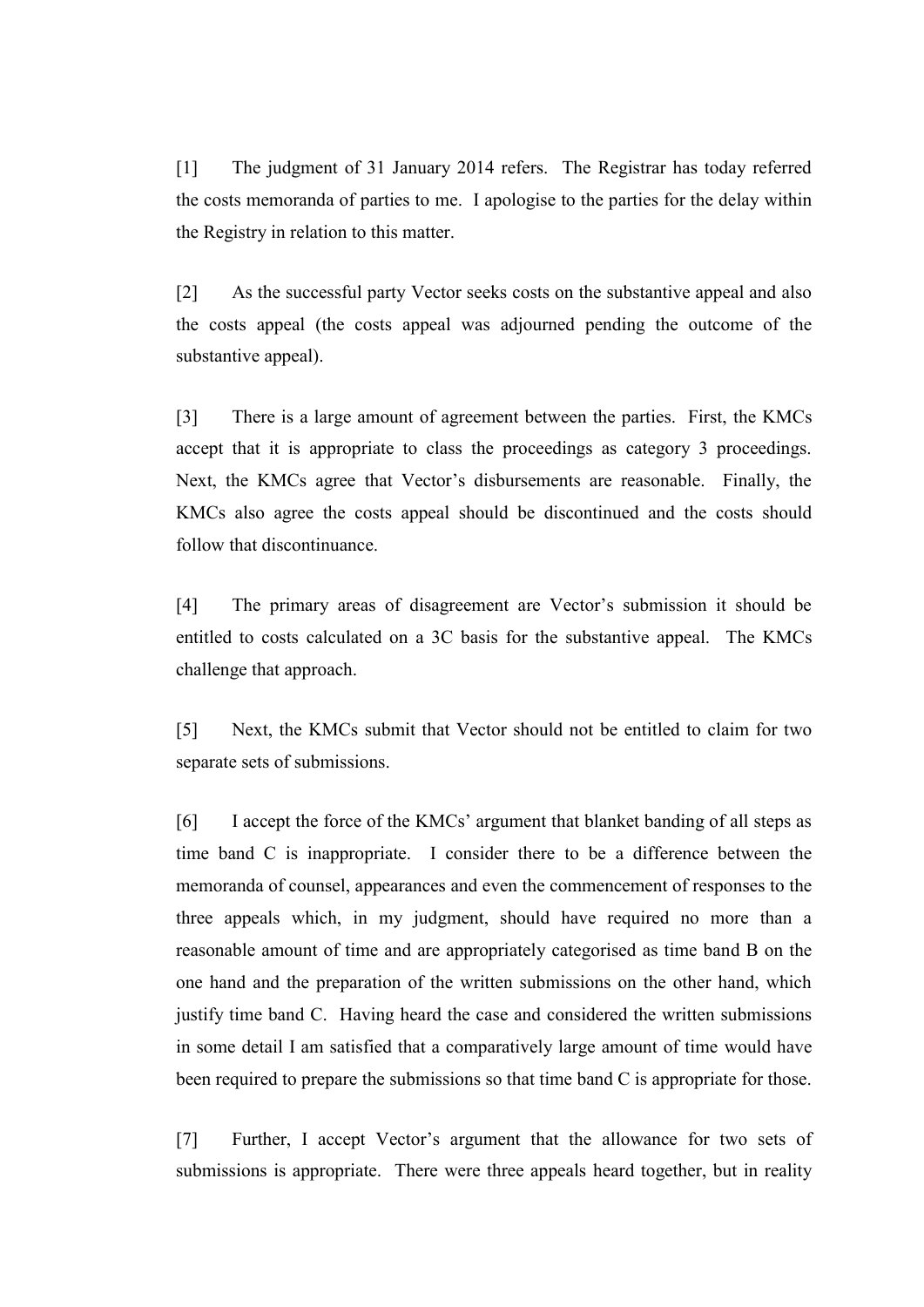there were two substantive appeals. Those two substantive appeals were from two separate substantive awards. They involved discrete and separate issues. The submissions made that clear.

[8] I am satisfied time band B is appropriate for the costs appeals.

[9] For those reasons Vector is entitled to costs in the sum of \$61,616.00 calculated as follows:

| Costs claimed from appeals                                      |                                                                              |               |               |  |  |
|-----------------------------------------------------------------|------------------------------------------------------------------------------|---------------|---------------|--|--|
| Substantive Appeal - CIV-2013-404-0780; 4203; 4204 - Category 3 |                                                                              |               |               |  |  |
| <b>HCR</b> item<br>reference                                    | Description of item claimed                                                  | <b>Band</b>   | <b>Amount</b> |  |  |
| 11                                                              | Memorandum of counsel (27 February 2013)                                     | <sub>B</sub>  | \$1,176.00    |  |  |
| 11                                                              | Memorandum of counsel (26 September 2013)                                    | B             | \$1,176.00    |  |  |
| 13                                                              | Appearance at case management conference (15)<br><b>March 2013)</b>          | B             | \$882.00      |  |  |
| 53                                                              | Commencement of responses to three appeals<br>(CIV-2013-404-780; 4203; 4204) | B             | \$4,410.00    |  |  |
| 56                                                              | Preparation of two sets of written submissions                               | $\mathcal{C}$ | \$35,280.00   |  |  |
| 57                                                              | Appearance at hearing for principal counsel                                  |               | \$8,820.00    |  |  |
| 58                                                              | Appearance at hearing for second counsel                                     |               | \$4,410.00    |  |  |
| Sub-total:                                                      |                                                                              |               | \$56,154.00   |  |  |
| Cost Appeal – CIV-2013-404-2316; $4206 - (2B \text{ basis})$    |                                                                              |               |               |  |  |
| <b>HCR</b> item<br>reference                                    | Description of item claimed                                                  | <b>Band</b>   | Amount        |  |  |
| 11                                                              | Memorandum of counsel (27 September 2013)                                    | B             | \$796.00      |  |  |
| 53                                                              | Commencement of responses to two appeals<br>$(CIV-2013-404-2316; 4206)$      | B             | \$1,990.00    |  |  |
| Sub-total:                                                      |                                                                              |               | \$2,786.00    |  |  |
| Total:                                                          |                                                                              |               | \$58,940.00   |  |  |